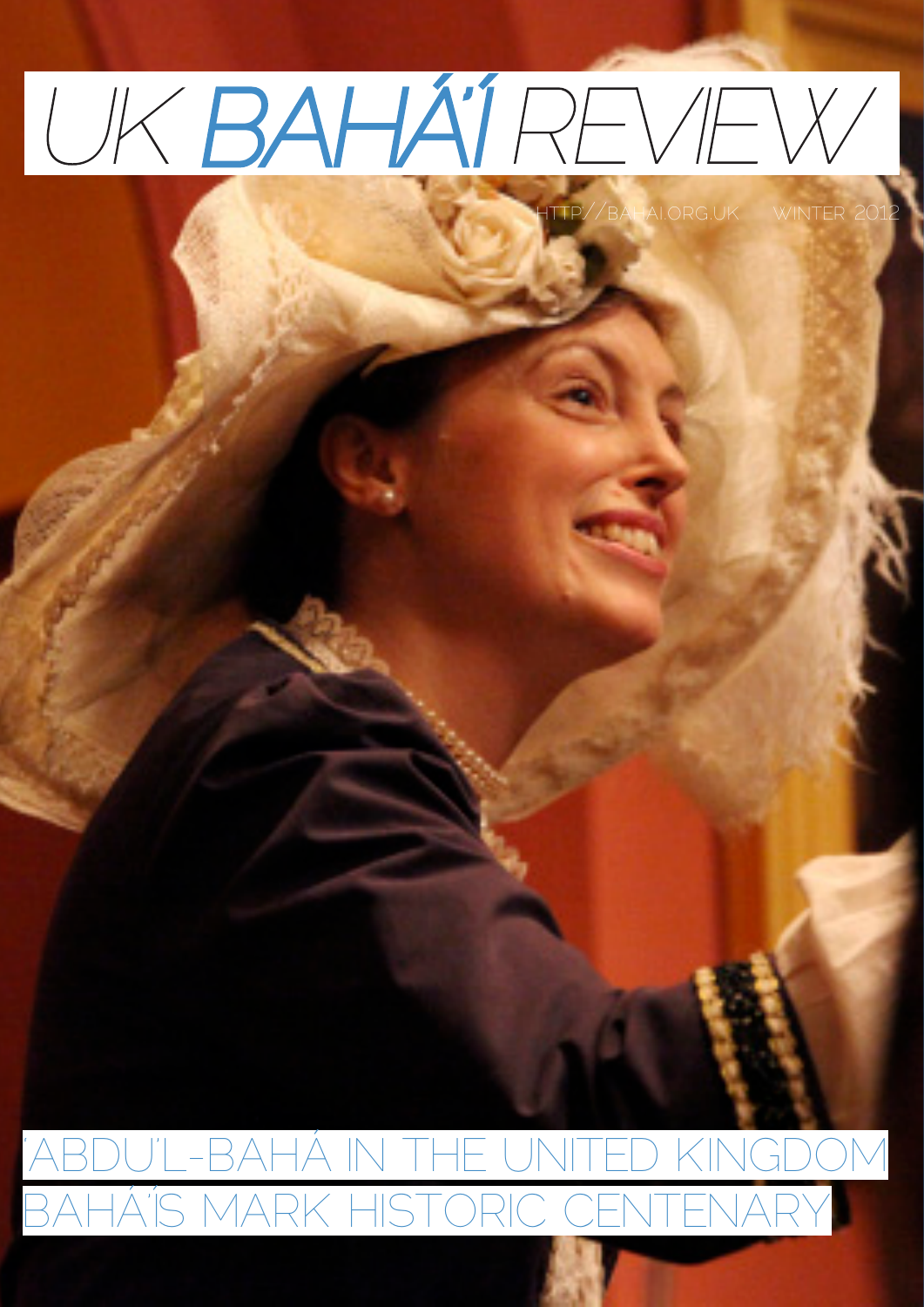#### ABOUT THE BAHÁ'Í FAITH

eople everywhere yearn for an end to the conflict, poverty and suffering so prevalent across the planet. The teachings of Bahá'u'lláh offer a vision of peace and human prosperity in the fullest sense – an awakening to the possibilities of spiritual and material well-being.

Bahá'u'lláh (1817-1892), Prophet-Founder of the Bahá'í Faith – which began in 1844 – compares humankind to the fruits of one single tree and the diverse and beautiful flowers of a single garden. He wrote that, "The tabernacle of unity hath been raised; regard ye not one another as strangers. Ye are the fruits of one tree, and the leaves of one branch."

There is no possibility of achieving world peace until the fundamental principle of unity has been accepted and given practical effect in the organization of society. Bahá'u'lláh further said that, "The well-being of mankind, its peace and security, are unattainable unless and until its unity is firmly established. Deal ye one with another with the utmost love and harmony, with friendliness and fellowship… So powerful is the light of unity that it can illuminate the whole earth." The unity that must underpin a peaceful and just social order embraces diversity. Oneness and diversity are complementary and inseparable Acceptance of the concept of unity in diversity implies the development of a sense of world citizenship and a love for all of humanity.

'Abdu'l-Bahá (1844-1921), son of Bahá'u'lláh, said that "The diversity in the human family should be the cause of love and harmony, as it is in music where many different notes blend together in the making of a perfect chord." Humanity's need will not be met by a struggle among competing ambitions or by protest against of the countless wrongs afflicting a desperate age. It calls for a fundamental change of consciousness, for a wholehearted embrace of Bahá'u'lláh's teaching, that the time has come when each human being on earth must accept responsibility for the welfare of all.

In the Bahá'í view, the body of humankind is one and indivisible, each member of the race is born into the world as a trust of the whole. This trusteeship constitutes the moral foundation of most of the other rights, principally economic and social. The security of the family and the home, the ownership of property, and the right to privacy are all implied in such a trusteeship. The obligations on the part of the community extend to the provision of employment, mental and physical health care, social security, fair wages, rest and recreation, and a host of other reasonable expectations on the part of the individual members of society.

The world civilisation envisaged by Bahá'u'lláh will take centuries to build. And building it will take the commitment of all humankind, starting in neighbourhoods and villages Bahá'ís are committed to creating this spiritual community, in which principles such as the oneness of humankind, of religion, the equality of the sexes, and the elimination of the extremes of poverty and wealth become reality.

Today, the Bahá'í Faith is the world's secondmost widespread religion, and the Bahá'í International Community enjoys consultative status at the United Nations.

## ARKS **''** OPENING REMARKS

Welcome to the winter edition<br>
of the UK Bahá'í Review.<br>
The Bahá'í community of the<br>
United Kingdom is pleased to<br>
share with you news of some activities from the of the UK Bahá'í Review. The Bahá'í community of the United Kingdom is pleased to past year and our reflections on recent events.

It has been a busy year for the Bahá'í community. 2011 marked the centenary of a visit to the UK by 'Abdu'l-Bahá, son of Bahá'u'lláh and Head of the Bahá'í Faith from 1892 to 1921. Bahá'í communities across the country, and indeed around the world are also forging ahead with the community-building activities that typify a Bahá'í approach to service to society. Bahá'ís and their friends have spent the year focusing their energies on growing and strengthening devotional gatherings, children and junior youth classes, and circles of study, in their local neighbourhoods. Mindful of 'Abdu'l-Bahá's example of selfless servitude, they are accelerating their efforts to promote the wellbeing of society.

In April, after a statement of support from David Cameron, the Prime Minister, Foreign Secretary William Hague called on the Iranian judiciary to deal fairly with seven former leaders of the Iranian Bahá'í community, who had each been sentenced to 20 years imprisonment. Mr Hague's intervention was attended by a string of articles in The Guardian, The Times, and the Wall Street Journal Europe, condemning Iran's appalling human rights record.

Over the summer, ongoing attacks against the Bahá'ís in Iran, and their informal higher education institute, drew more public outcry. In October, an open letter signed by more than 40 distinguished philosophers and theologians was published in the Daily Telegraph, calling on Iran to honour its human rights obligations. Interviews with former students of the programme also appeared in Times Higher Education.

"Can You Solve This", a university campaign launched in September, encouraged thousands of students to write to the UK Foreign Secretary and an Iranian minister, to support Bahá'ís and others who are denied higher education in Iran.

Do please contact us with any questions by writing to **opa@bahai.org.uk**

UK Bahá'í Review is published by the National Spiritual Assembly of the Bahá'ís of the United Kingdom – http://bahai.org.uk<br>EDITORIAL ENQUIRIES: Office of Public Affairs, National Bahá'í Centre, TE1: 020 7584 2566, EMAI1: Company limited by guarantee № 355737 Registered Charity (1967) 250851 27 Rutland Gate, London, SW7 1PD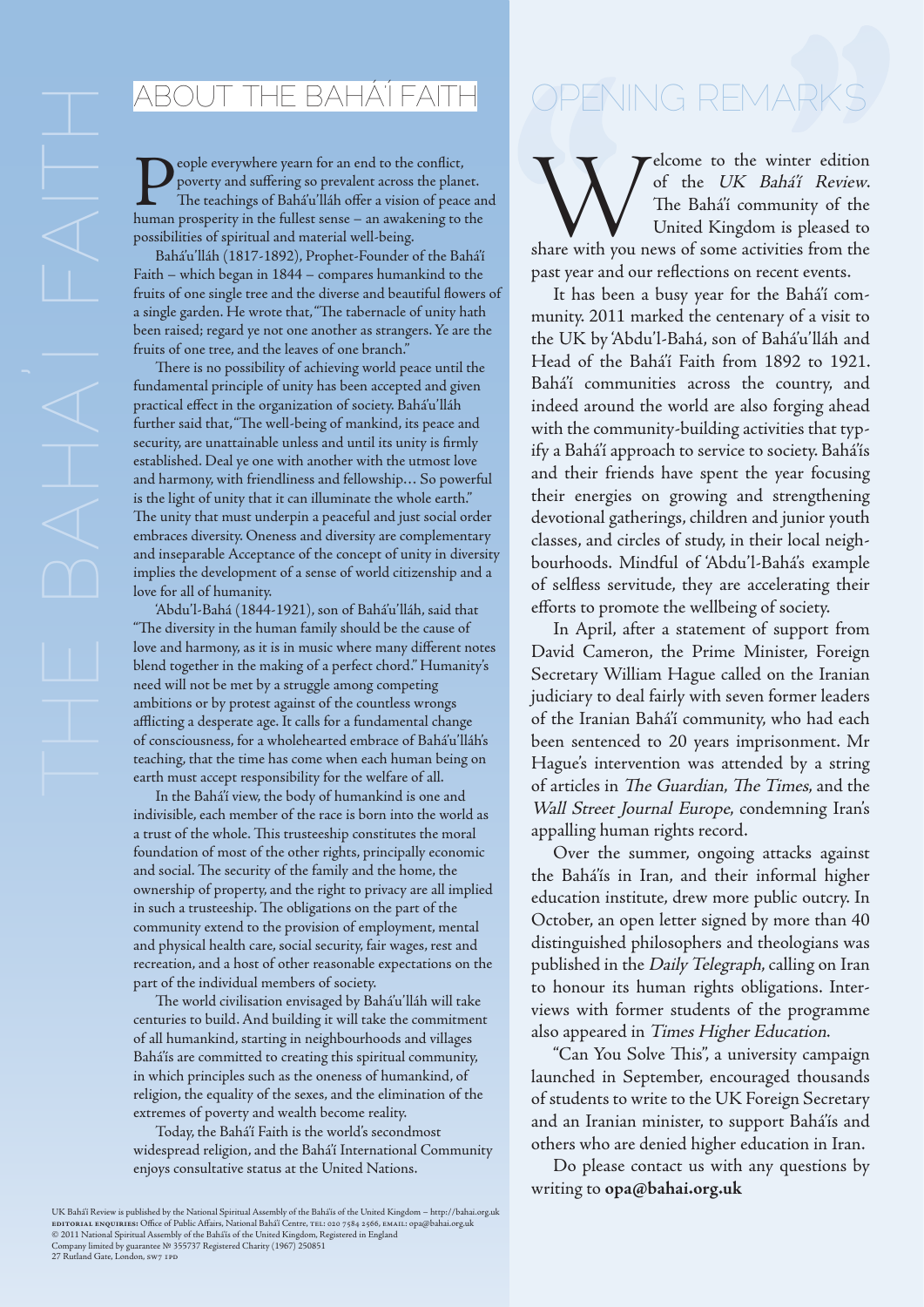#### 'ABDU'L-BAHÁ IN THE UK

*Son of the Founder of the Bahá'í Faith, and later Head of the Faith, 'Abdu'l-Bahá's UK visit was an historic achievement.*

Bahá'ís throughout the country, and indeed the<br>whole world, are celebrating the centenary of<br>Abdu'l-Bahá's visit to the UK from 4 Septem<br>to 3 October 1911. This soiourn was part of a remark whole world, are celebrating the centenary of 'Abdu'l-Bahá's visit to the UK from 4 September to 3 October 1911. This sojourn was part of a remarkable three-year expedition to the West, in which by word and deed He diffused the Teachings of Bahá'u'lláh, His father and Founder of the Bahá'í Faith, to multitudes of people across the entire spectrum of Western society. In accordance with Bahá'u'lláh's Will and Testament, 'Abdu'l-Bahá had been appointed as Head of the Bahá'í Faith in 1892. He was the perfect exemplar and authoritative interpreter of His Father's teachings.

'Abdu'l-Bahá endured, alongside His Father, decades of exile and incarceration. Yet His life was distinguished by extraordinary achievements: His stewardship of the Bahá'í community after Bahá'u'lláh's passing; His expositions on advancing civilization; His efforts to establish the spiritual and administrative headquarters of the Faith in Haifa, then Palestine; His sacrificial protection of local populations from famine during the First World War, for which He was awarded a Knighthood; and the love, wisdom, and care He imparted to all, regardless of their background or beliefs. 'Abdu'l-Bahá inspired thousands, a century ago, and is the example of a Bahá'í life for millions today.

Confined for 40 years to a penal colony in Palestine, 'Abdu'l-Bahá was freed as a result of the Young Turks Revolution in 1908. In 1911, despite His age and health, 'Abdu'l-Bahá travelled to the West to spread the teachings of Bahá'u'lláh – an historic act crucial to the establishment of the Faith in the West. For two years, in the UK, Europe and North America, at churches, mosques, synagogues, at philanthropic organizations, and at informal gatherings, 'Abdu'l-Bahá spoke of the social and spiritual teachings of Bahá'u'lláh. In 1911, He warned repeatedly of the war that would engulf Europe. Press reports and interviews drew much attention to the Faith. The few and fledgling western Bahá'í communities were invigorated by 'Abdu'l-Bahá's charismatic and transformative influence.

'Abdu'l-Bahá arrived in the UK on 4 September 1911, for the first of two visits. He faced unfamiliar surroundings, spoke no English, and had never given a public address. And yet 'Abdu'l-Bahá accepted the invitation of the pioneering Christian minister, Rev. Richard Campbell, to address the congregation at City Temple, Holborn, on 10 September. 'Abdu'l-Bahá proclaimed (through translation) to an audience of 2,000 that a new age had dawned, an age in which humanity would become one, the religions would be reconciled, and peace and justice would be established.

The following week, 'Abdu'l-Bahá spoke at St John's Church, Westminster. Archdeacon Wilberforce, in his introduction, quoted Rudyard Kipling's famous line, that

UK BAHÁ'Í REVIEW<br>
ABDU'L-BAHÁ IN THE UK "East is East, and West is West and never the twain shall<br>
Son of the Founder of the Bahá'í Faith, and later Head of the<br>
Faith, 'Abdu'l-Bahá's UK visit was an historic achievement.<br> "East is East, and West is West and never the twain shall meet". But the Archdeacon said that, "they can and do meet on the common ground of Love and here is the proof. Look at our wonderful guest of tonight who has suffered 40 years of imprisonment for the sake of humanity … because of His Message of Love and Unity to all peoples."

> 'Abdu'l-Bahá took the pulpit, offering proofs for the unknowability of God, the need for prophets to come from God to guide humanity, and the oneness of these Divine educators. At the end, Wilberforce said that, "Truly the East and the West have met in this sacred place tonight."

> In London, 'Abdu'l-Bahá stayed at the home Lady Blomfield, a British Bahá'í. There and elsewhere, He met prominent people, including Professor Michael Sadler, an eminent reformer of British education; Annie Besant, president of the Theosophical Society; Claude Montefiore, the Jewish theologian and philanthropist; Emmeline Pethick-Lawrence, a suffragette leader; Sir Thomas Strong, Lord Mayor of London; and Platon Drakoules, a founder of the Humanitarian League. 'Abdu'l-Bahá also travelled to Bristol and stayed at the home of Wellesley Tudor Pole, a mystic attracted to Bahá'í teachings.

> For each person, He shared Bahá'í teachings that related to their interests. To all without distinction, He imparted love, wisdom, comfort – whatever the particular need. Uncompromising in defence of the truth, yet infinitely gentle in manner, He brought the universal divine principles to bear on the exigencies of the age.

'Abdu'l-Bahá showed great interest in philanthropic causes, such as the Passmore Edwards settlement where working women were supported and the first fully equipped classrooms for children with disabilities were pioneered; and religious movements, such as the Theosophists, at whose meeting He spoke.

It is a century since 'Abdu'l-Bahá's first visit to the UK, yet His words in 1911 are still entirely relevant to society. Religion should be the cause of love and unity, not of disharmony and hatred; women need to be educated equally with men and take their place alongside them in the professions, arts and society; religion and science are interconnected truths and are not inherently in conflict; and human beings must abandon traditions that cause division and conflict, searching instead for truth with an open mind and with the use of reason. Human beings, 'Abdu'l-Bahá said, should look beyond prejudice to the underlying oneness of the human race; measures should be taken to curtail excessive poverty and wealth, to achieve a more just society; the nations of the world should reconcile and set the conditions for a universal peace; and a civilization focused on material goals can never be a source of human happiness. Spiritual needs must also be met.

The world of 2011 is a far cry from 1911. But the call of 'Abdu'l-Bahá remains timeless. The Bahá'í community, now established across the UK, is endeavouring to use this anniversary to reflect on 'Abdu'l-Bahá's life, to draw inspiration from His example, and to translate the Bahá'í teachings of love and fellowship into reality.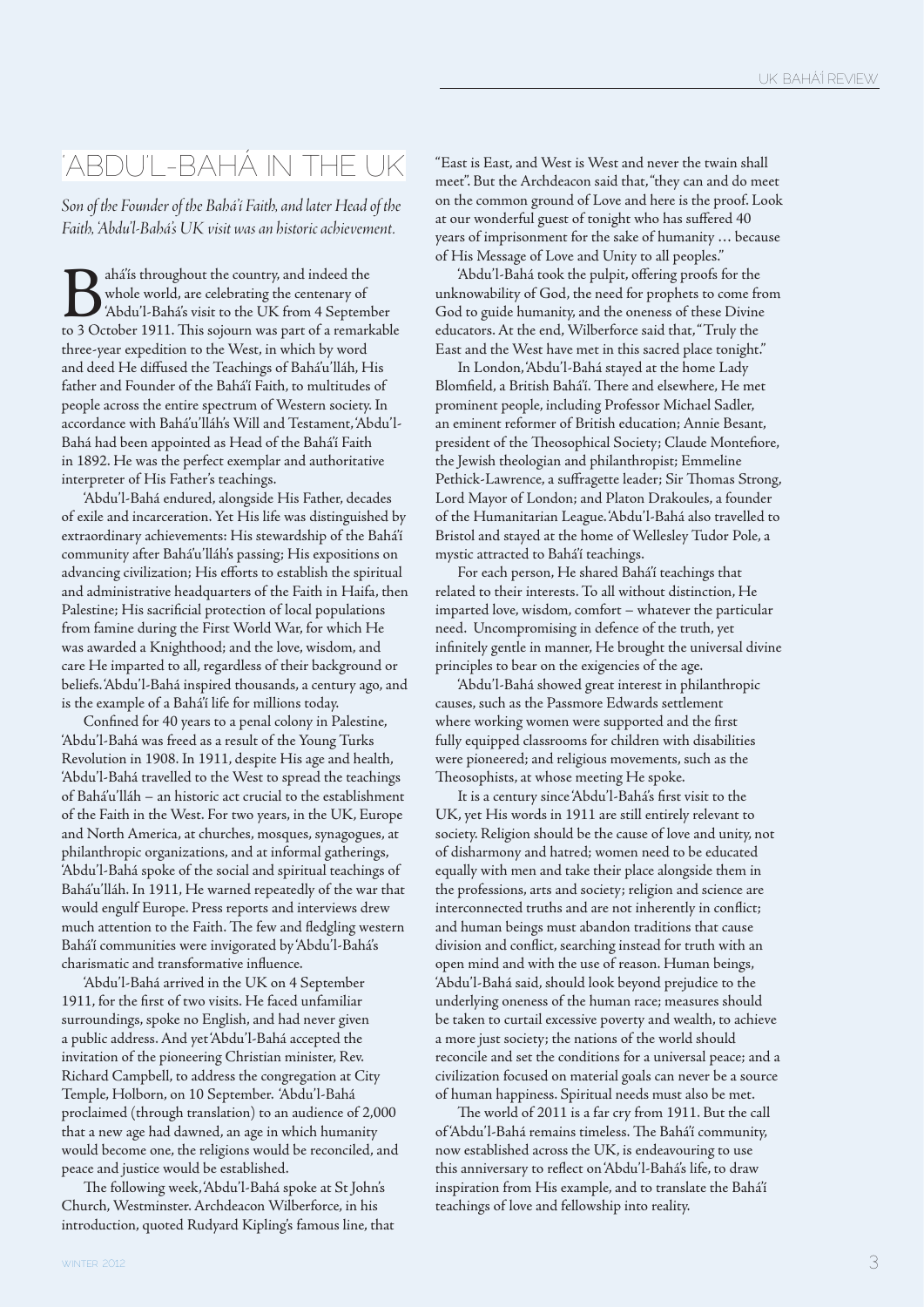

'Abdu'l-Bahá, son of Bahá'u'lláh, Head of the Faith from 1892 to 1921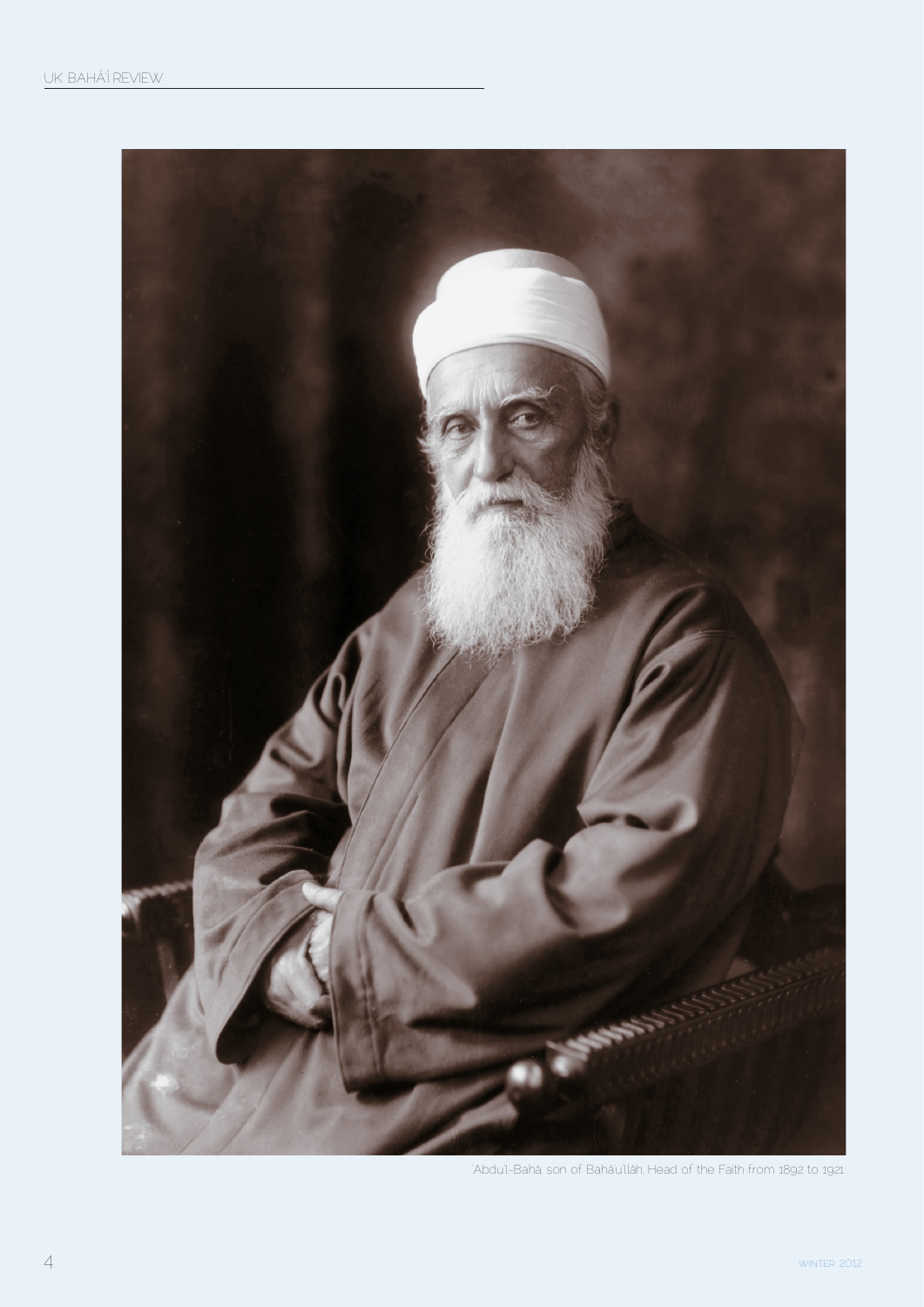#### TIES OF FRIENDSHIP ACROSS A CENTURY

*Descendants and successors of 'Abdu'l-Bahá's British friends gather to celebrate a unique centenary event.*

More than 60 people gathered at the National<br>Bahá'í Centre, in Knightsbridge, London, on<br>to the UK a century ago. Half of these were descendant Bahá'í Centre, in Knightsbridge, London, on 29 September, to commemorate 'Abdu'l-Bahá's visit to the UK a century ago. Half of these were descendants and successors of those whom 'Abdu'l-Bahá had befriended during His stay. They were joined by Bahá'ís and other guests interested in His historic visit.

"This was a unique, uplifting occasion. Never before have so many descendants and successors joined together to share recollections about the experiences their forbears had with 'Abdu'l-Bahá", said Kishan Manocha, Director of the Office of Public Affairs of the UK Bahá'í community, which hosted the event.

'Abdu'l-Bahá visited the UK between 4 September and 3 October 1911. In His public talks and the acts of generosity and love He showed to all He met, He brought His Father's message of peace, love, and universal fellowship to people from the whole spectrum of society.

Guests on 29 September listened to passages from Bahá'í Writings and viewed archival materials, including correspondence and personal artefacts connected with 'Abdu'l-Bahá and those He met.

The guests were also shown an extract from <sup>97</sup> Cadogan Gardens, a dramatic performance about 'Abdu'l-Bahá's time in London. The audience was visibly moved to hear accounts of 'Abdu'l-Bahá's ability to touch hearts and to turn even the deepest distress into profound contentment founded on the love of God.

One attendee wrote, regarding a portrait of 'Abdu'l-Bahá that hangs in the Bahá'í Centre, "And the gaze in the painting looking down – so formal, so mournful – yet beneath its exterior, a light of compassion, inviting us on." Such was the spirit that the Bahá'ís hoped to convey to the descendants and successors of 'Abdu'l-Bahá's friends in this country.



#### BAHÁ'ÍS CELEBRATE UK VISIT OF 'ABDU'L-BAHÁ'

*Communities around the country held prayer gatherings, story-telling evenings, walking tours and other celebrations, marking 'Abdu'l-'Bahá's historic 1911 visit to the UK.*

cross the country, Bahá'ís and their friends<br>commemorated the centenary of 'Abdu'l-B.<br>Bahá spoke at St Iohn's. Westminster, and the City commemorated the centenary of 'Abdu'l-Bahá's visit to the United Kingdom. In London, 'Abdu'l-Bahá spoke at St John's, Westminster, and the City Temple in Holborn. Many Bahá'ís have, in the past few months, visited these churches and other notable locations associated with 'Abdu'l-Bahá's stay, such as the Serpentine Bridge in Hyde Park. 'Abdu'l-Bahá is said to have admired the view.

Sarah Perceval, a Bahá'í from London, who had performed her play 97 Cadogan Gardens at the 29 September reception (see left), reprised her role at other events. The play was a touching and humourous portrayal based on 'Abdu'l-Bahá's visit, told from the perspective of Lady Blomfield, an early British Bahá'í, who had hosted 'Abdu'l-Bahá at her Chelsea home.

Ms Perceval played the role of Lady Blomfield, sharing experiences of the Master's visit at commemorative events in London. The performances engaged audiences in a moving evocation of "the gracious figure ... the arresting personality" of 'Abdu'l-Bahá.

In local communities, meetings were held to celebrate 'Abdu'l-Bahá's London talks. Bahá'ís and friends read again His words on the nature of unity, the oneness of mankind, equality and the abolition of prejudice – words as relevant today as a century ago and with an inspiring timeless power. "This is a new cycle of human power," 'Abdu'l-Bahá said at City Temple on 10 September 1911. "All the horizons of the world are luminous, and the world will become indeed as a garden and a paradise. It is the hour of unity of the sons of men and of the drawing together of all races and all classes."

Uplifting programmes with prayers, songs, storytelling, discussion and hospitality drew Bahá'ís and their friends together, and offered a glimpse of the historical and

spiritual significance of 'Abdu'l-Bahá's visit.

A spirit of great humour, fellowship and reverence characterised these occasions. Bahá'í communities shared their commemorations with the wider community and their local media. Bahá'ís around the UK now look forward to the centenary commemoration of 'Abdu'l-Bahá's second visit in December 2012.

Sarah Perceval performs the role of Lady Blomfield, 'Abdu'l-Bahás host in London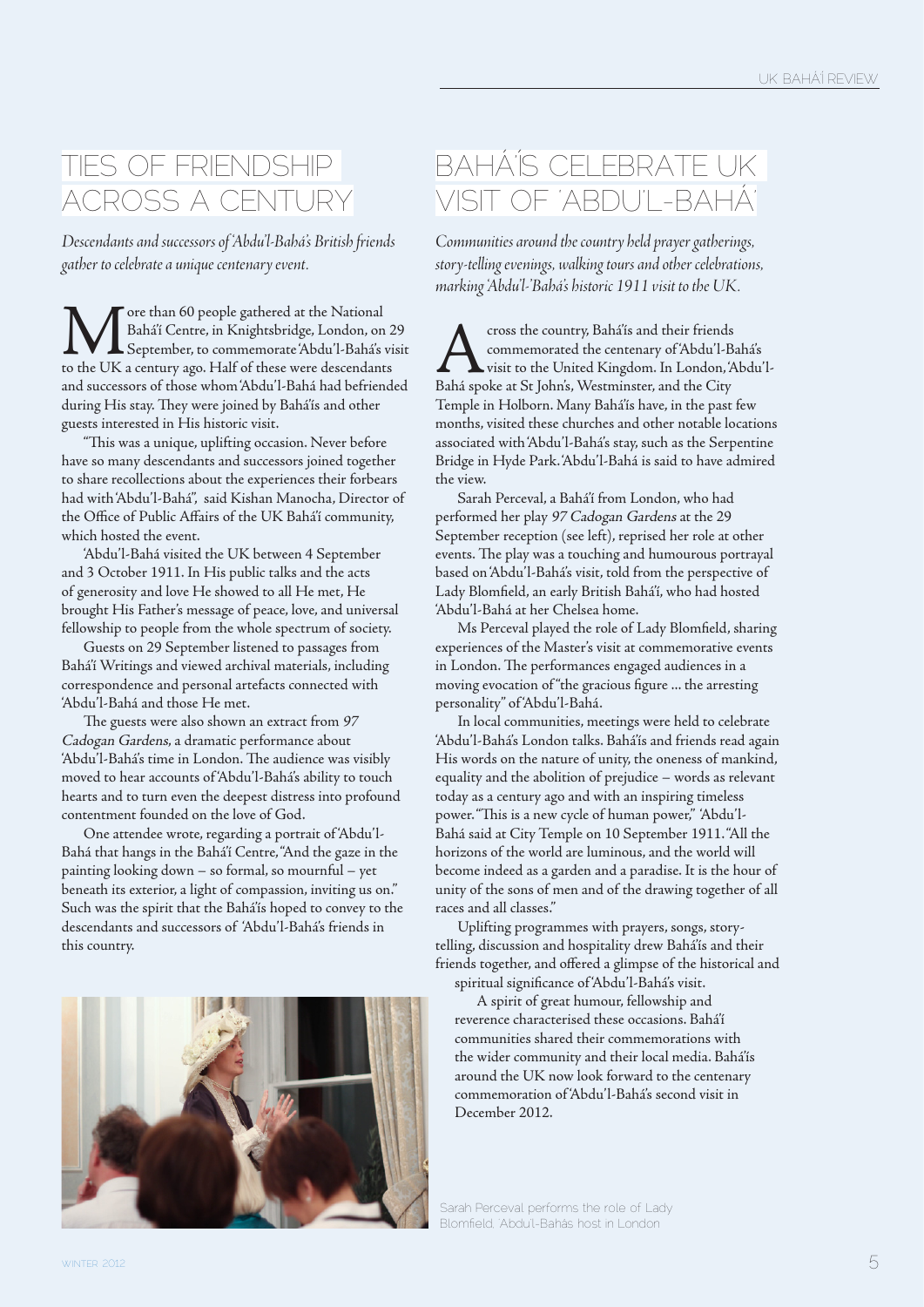#### SPIRITUAL VALUES AND SERVICE: THOUGHTS ON THE ENGLAND RIOTS

*England's five days of riots, in August, call for a solution that recognises the latent spiritual power of young people.*

Five days of riots in England this summer instigated<br>a flurry of debate and anxious enquiry across Britisl<br>society. The Bahá'í community mourns the losses of<br>those directly affected by the riots and also asks. like many a flurry of debate and anxious enquiry across British society. The Bahá'í community mourns the losses of those directly affected by the riots and also asks, like many others, why these tragic events took place and how society might respond. But who were these young people and why did they resort to such mindless and destructive behaviour? Some newspaper headlines denounced them as 'feral rats' and 'animals'. Others defended them as disempowered youth from an ignored underclass. Many of the rioters were indeed young people from deprived urban areas; but material poverty allone cannot explain looting and rioting.

The Bahá'í writings speak of the peace and wellbeing of a society being dependant on morality. A lack of morality inevitably leads to social breakdown. "A superficial culture unsupported by a cultivated morality is as a confused medley of dreams … external lustre without inner perfection is like a vapour in the desert which the thirsty dreameth to be water."

Many would agree that the UK has become a materialistic and superficial culture dominated by a consumerism that promises instant gratification. There is an obsession with personal fulfilment, fed by a sense of entitlement, often to be secured at the expense and disregard of other people. Footage of the looters, insisting "we can do what we want" and expressing the need to show "the rich people and the police" they are unstoppable, outside the law, suggested that beyond issues of right and wrong, they did not see themselves as part of society.

So despite our country being a standard bearer of development and civilization, the riots indicate that we lack a sense of collective responsibility and the inner moral strength that this engenders. Across society, values are compromised for personal gain with lamentable frequency. The activities of the rioters must be seen in the context of the Parliamentarians' expenses scandal, bankers being blamed for destroying the economy, and the police accepting bribes from the press. In this light, it would appear that materialism and selfishness is a symptom of the disintegration of our society's moral framework. But in our efforts to rebuild this framework, to what do we turn?

Traditionally much of the moral framework of society has its basis in religion. The emergence of religious dogmas and the increased secularisation of our society have led to the weakening of that framework. Insights from spiritual teachings – such as the oneness of humanity and the value of service – offer a vital perspective on life that fosters

moral discipline and reinforces the value of giving time and effort for others.

Reassuringly, the riots also showed that the yearning to contribute to the betterment of society is strong. One of the most enduring post-riot images showed many from the public cleaning and reclaiming their communities. This was presented simplistically as a triumph of "the human spirit" and a victory over the rioters. And yet the commentators struggled to define what we now mean by "human nature". Who was acting most like a human being – the rioters the night before, or the volunteers the morning after?

The answer, perhaps, revolves around education. As 'Abdu'l-Bahá wrote, "every child is potentially the light of the world—and at the same time its darkness; wherefore must the question of education be accounted as of primary importance." Further, the Bahá'í teachings offer the concept that a human being is a "mine rich in gems of inestimable value". Bahá'u'lláh, Founder of the Bahá'í Faith, affirmed that, "education can, alone, cause it to reveal its treasure and enable mankind to benefit therefrom." Each of us possesses material and spiritual gems to offer the world. Material education is well established; but the development of each person's spiritual qualities – attributes such as truthfulness, generosity and compassion – is no less important.

As the riots made clear, this is especially needed for the young. Indeed, the power just some youth had to bring several cities to a standstill begs the question of what the youth of the UK could achieve if their energies were channelled towards constructive ends. But how can the energy of youth be harnessed? How can they be assisted to give their time and energy for the benefit of others? How can the requisite understanding of the interdependence of individual and collective welfare be successfully conveyed?

These questions confront us all. Bahá'ís across the UK are endeavouring to respond to this challenge by implementing an educational process which recognises that positive individual and collective change need to happen together. Service to society – so sorely needed in today's world – is the vital link that enables both to occur.

The process comprises classes for children, youth groups, and study activities for adults, from all backgrounds, in which participants' capacities for service are developed and their realities – their lives, their communities, the needs of each – are thoroughly explored. They are conducted in a way that generates community bonds among diverse peoples, that replaces apathy and resignation with confidence in a community's ability to effect change, and helps all participants see how they can make a positive impact as members of one human family.

The responsibility is grave. Humanity can and must rise above its volatile, fragmented state. But reaching collective maturity will require us to develop our God-given capacities, by creating a culture of moral consciousness that is world-embracing in scope, peaceful and unifying in character. Such a vision is surely the longing of every heart – and hopefully these activities, offered by the Bahá'ís, can help make this vision a reality.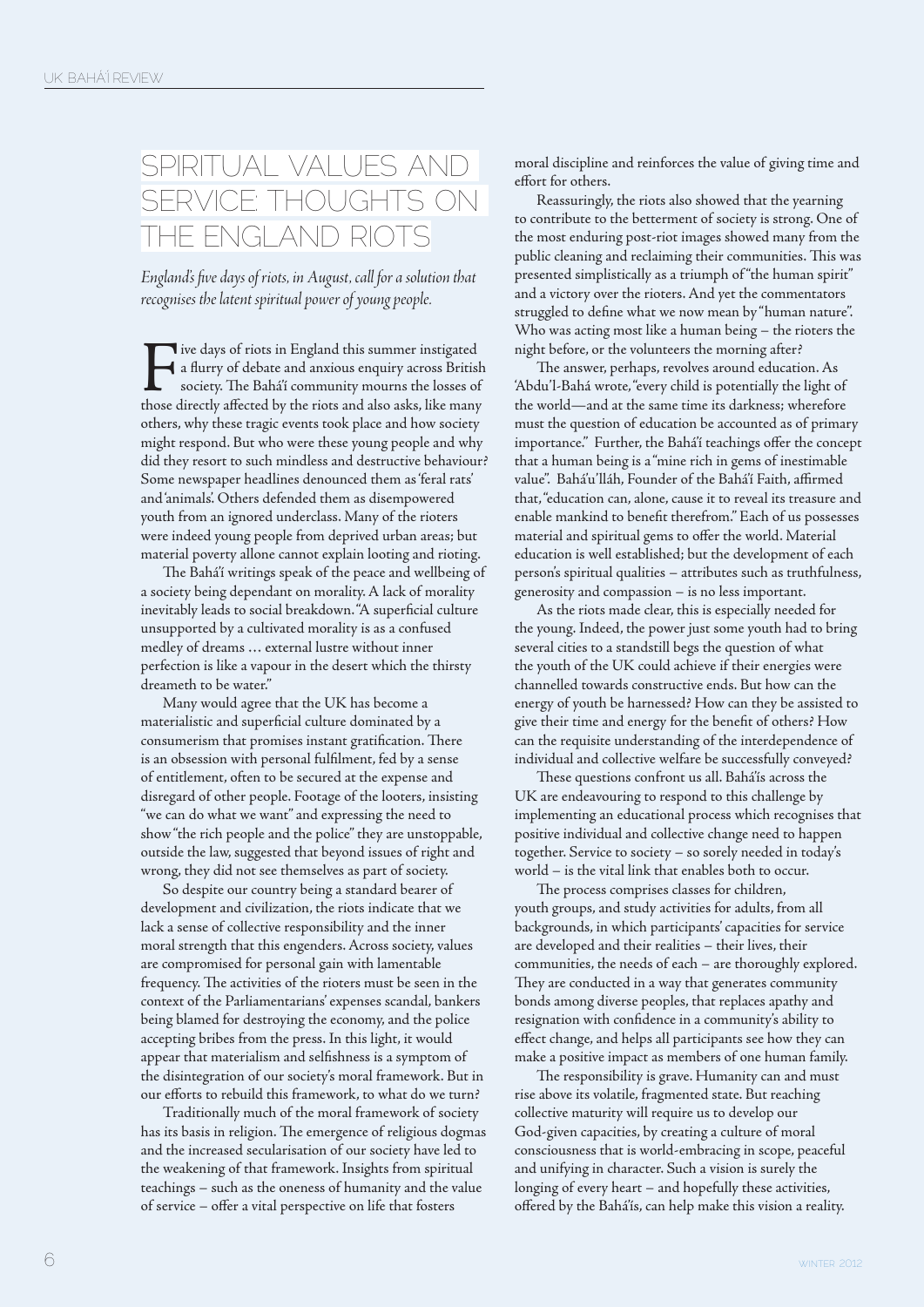#### BAHÁ'ÍS IN IRAN DENIED HIGHER EDUCATION

*Iranian authorities have barred Bahá'ís access to university since 1979. Now, even an informal educational programme run by the Bahá'ís has been targetted by the government.*

The tide of persecution in Iran is rising. In a fresh wave of attacks against the Bahá'í community, three women were arrested on spurious charges of activity against national security following terrifying raids on 16 homes in the city of Rasht. In Semnan, around 10 Bahá'í-owned shops were sealed up by authorities. Business licences were cancelled. Such tactics are moves in an ongoing campaign to impoverish Iranian Bahá'ís and make their lives untenable.

These abuses underline the recent statement of Dr Heiner Bielefeldt, the United Nations special rapporteur on freedom of religion or belief, that Iran's persecution of the Bahá'ís is among the most "extreme manifestations of religious intolerance and persecution" in the world today.

Experience shows that Tehran is shrewd, vindictive, and dishonest enough, to ramp-up persecution while the world's attention is diverted. Syria and the nuclear question must not push Iran's human rights tragedy off the agenda.

Oppression in Iran is widespread; women's activists, political activists, Kurds, Sunnis, others whose views are not shared by the state, and even the lawyers who defend them, suffer at the hands of the government's security and legal apparatus. The recent sentencing to death for apostasy of Youcef Nardakhani, a Christian pastor, on the basis of his Muslim ancestry, is a stark example of the contempt with which the government holds the rights of its people. The rank hypocrisy of President Ahmadinejad's recent assertion of Iran's "ethics, humanity, solidarity and justice" on the world stage is plain to see.

For the Bahá'ís - a community comprising adherents from all areas and strata of Iranian society - new and mounting afflictions are being endured. Seven Bahá'í educators, who were teaching young Bahá'ís denied access to universities as a matter of policy, were sentenced in September to jail terms of four or five years apiece. The charge - that they threatened state security by offering education in the sciences and arts - is patently absurd. It is a blatant act of religious discrimination and a calculated manoeuvre to make the community's existence unviable. Iran's prohibition on the attendance of foreign diplomats at the trial, and its refusal to provide written documentation of the verdict, betrays only its own guilt.

Little wonder, then, that on 3 November, the UN Human Rights Committee criticized Iran's noncompliance with the International Covenant on Civil and Political Rights, to which the country is a state party. An Iranian delegation protested its innocence, claiming that, "no Iranian citizen enjoys priority over others due to his/

her race, religion or particular language."

No one should be fooled by Iran's protestations. Since Iran's military and security agencies were instructed to monitor the Bahá'í community in 2005, there has been a marked rise in arrests and persecution. In 2004 four Bahá'ís were imprisoned. Since then, 500 have been arrested. More than a hundred Bahá'ís are currently behind bars. This includes the community's national leadership, found guilty of crimes their lawyer, Nobel laureate Dr Shirin Ebadi, said were without evidence. Raids, arrests, confiscation of property, arbitrary and exorbitant bail costs, denial of access to education, and desecration of graves: these violations have escalated to desperate levels.

And the government has gone further. Recently in Sanandaj, the authorities attempted to persuade Bahá'ís to undertake not to participate in regular gatherings that are a fundamental part of Bahá'í community life. This is analogous to pressuring Christians to stop going to Church on Sunday. It is an egregious step-change in the government's efforts to dismantle every aspect of Bahá'í life, from the leadership down to the grassroots.

What is more, the government incites hatred against the Bahá'ís from the wider population. The Bahá'í International Community last month released a report on a media campaign that demonizes and vilifies the Bahá'ís. Sanctioned by Supreme Leader Ayatollah Ali Khamenei himself, who identified the Bahá'ís as "enemies of Islam" in a speech on 19 October 2010, Bahá'ís are branded variously as "others", as spies, as the promoters of obscene immorality and armed rebellion, and as the controllers of foreign media such as the BBC. They are the scapegoats for every social ill. Invoking a gross distortion of history, the Bahá'ís are portrayed as a "misguided sect" or as agents of Western and Zionist imperialism. Often they are depicted as ghouls. They are linked to Satanists, the Shah's secret police, and other organisations inimical to the state. And yet Bahá'í teachings promote peace and unity. Bahá'ís are spiritually obliged to abide by the law. Eschewing opposition to the government, and refusing the mantle of victimhood, they strive as they have always done to contribute to the betterment of their society.

Iran's intention to extinguish the Bahá'í community is clear. More than 200 Bahá'ís have been executed for their beliefs since the Islamic Revolution in 1979. International scrutiny and pressure has, for now, forced Iran to change tactics; but the government's campaign to squeeze the life out of the Bahá'í community is otherwise escalating and taking on new forms. It is attempting nothing less than a bloodless elimination of a significant section of its citizens.

The parallels between recent events and statesponsored, anti-religious campaigns of the past are undeniable. History shows that such campaigns are the precursors of actual violence against religious minorities. Iranian Bahá'ís have good reason to be concerned that these assaults could presage a wider attack. The world has a duty to protect them. To look away now would allow the rising tide of persecution drown out the hope of justice in Iran.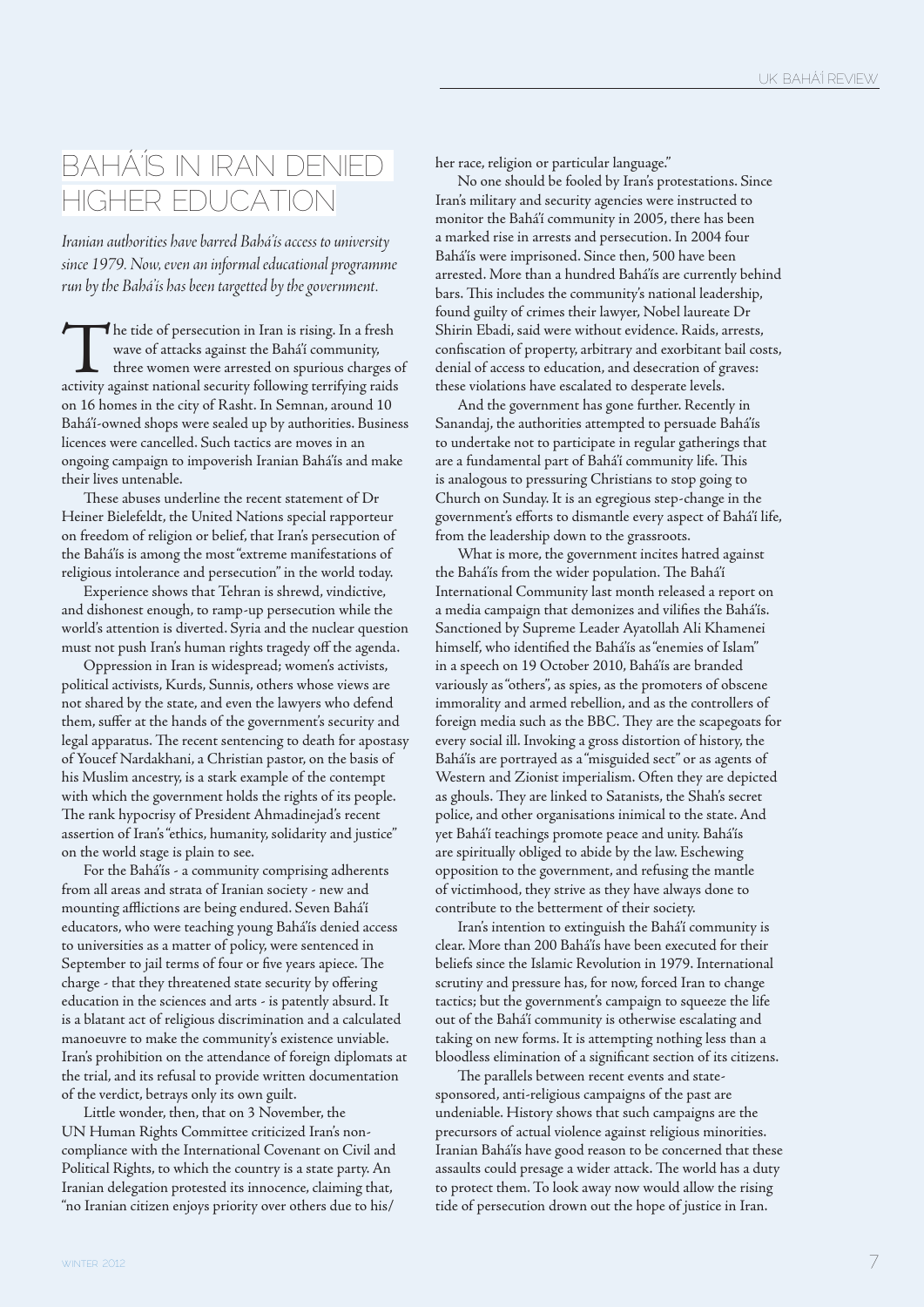#### HOUSE OF COMMONS SEMINAR ON IRAN HUMAN RIGHTS CRISIS

*MPs, human rights experts and comedian Omid Djalili met to speak about human rights violations in Iran*

In June, Iran's human rights record was scrutinised at a House of Commons seminar, attended by Members c<br>Parliament, human rights experts and activists. It was<br>hosted by the UK All-Party Parliamentary Friends of the n June, Iran's human rights record was scrutinised at a House of Commons seminar, attended by Members of Parliament, human rights experts and activists. It was Bahá'ís, human rights groups United4Iran, and Christian Solidarity Worldwide. The event's speakers made clear that the aim of such exposure was not to trump other human rights issues around the world but for Iran's human rights situation to get the attention it needs. Rich yet troubling presentations from Nazila Ghanea, Khataza Gondwe, Mike Gapes MP, Shadi Sadr and Omid Djalili, and chaired by Louise Ellman MP, highlighted the severity of the ongoing abuse of human rights in Iran.

The need to be "guarded, sensitive and tactical" infused the concern expressed by Mr Gapes, who emphasised the great potential of Iran as a participant in an ever-advancing global community. The overwhelming concern at present is not that this potential is being wasted, he said, but that the systematic oppression, torture, and execution of Iranian minorities are being instigated by the government itself.

"It is no exaggeration that the human rights situation in Iran is in crisis," said Dr Ghanea, a lecturer at the University of Oxford and an editor of the Journal of Religion & Human Rights. Dr Ghanea charged the Iranian government with being "the main engine of intolerance, hate and persecution," saying that the systematic campaign of persecution against Bahá'ís, and the imprisonment and torture of all minorities or vulnerable individuals, are "instigated and perpetuated" by the authorities.

The government is "continually sending memoranda, laws, instructions and threats to civil servants, to universities, to teachers, to private businesses, instructing them to get rid of staff, students, and other individuals, who belong to 'deviant' groups, who are Bahá'ís, or who are politically active," said Dr Ghanea. Children are humiliated and bullied in schools, she added, "not by other children, but under instruction of government authorities and by their teachers."

Dr Ghanea noted that this repression is now targeting a "wider and wider profile of people who are allegedly dissidents." In its prejudice against nearly the entire population, she said, "the Iranian regime had failed ... to recognise the rich diversity of Iranian civilisation."

Women's rights activist and lawyer Shadi Sadr, who was imprisoned in Iran, spoke of the grievous situation of women prisoners. They are "deprived of many rights that are given to them ... in accordance with international law

... and the laws of Iran," she said. Ms Sadr also said that the extreme violence faced by women prisoners during interrogation inhibited the activism of women.

There has also been increased persecution against Iranian Christians. Christian Solidarity Worldwide's Khataza Gondwe referred to the authorities' use of hate speech against minorities, citing a "prolific outpouring of inflammatory rhetoric" against Christians. According to Dr Gondwe, the rhetoric claims that Christians had "inserted themselves into Islam like a parasite," and were part of "perverted cults" and "foreign conspiracies."

Recalling the warmth and hospitality of ordinary Iranians he met during his visits to the country, Mr Gapes, a former member of Parliament's Foreign Affairs Select Committee, contrasted the behaviour of the government in the interests of "security" with a "young, dynamic, vibrant society" that wants to "engage with the world." Only when the Iranian government recognises all of its ethnic and religious groups, and accords them equal rights, will Iran's security be assured, he said.

"The biggest security is human security," he said.

The seminar was one of many activities around the world to mark the third anniversary of the arrest of Iran's seven Bahá'í leaders. They were detained on baseless charges, convicted without evidence and in violation of due process, and are now each serving 20-year jail sentences.

A message sent to the seminar from leading human rights barrister, Cherie Blair QC, said Iran's imprisonment of the seven "shames the country's leaders." Mrs Blair called for the Iranian authorities to "free the Bahá'í leaders and comply with their commitment to religious freedom."

Mr Djalili, an Anglo-Iranian actor and comedian, who is also a Bahá'í, said that the seven were "holding on to their personalities and their identities" by staying true to their principles and faith. Mr Djalili also praised the fortitude and perseverance of the entire Iranian Bahá'í community.

Kishan Manocha, Director of the Office of Public Affairs of the UK Bahá'í community, said that the seminar "underlines the extent of the human rights crisis in Iran, and it reminds us that not only Bahá'ís but other religious minorities, women, journalists and others are subject to ongoing human rights violations."



Omid Djalili (right) and Khataza Gonwe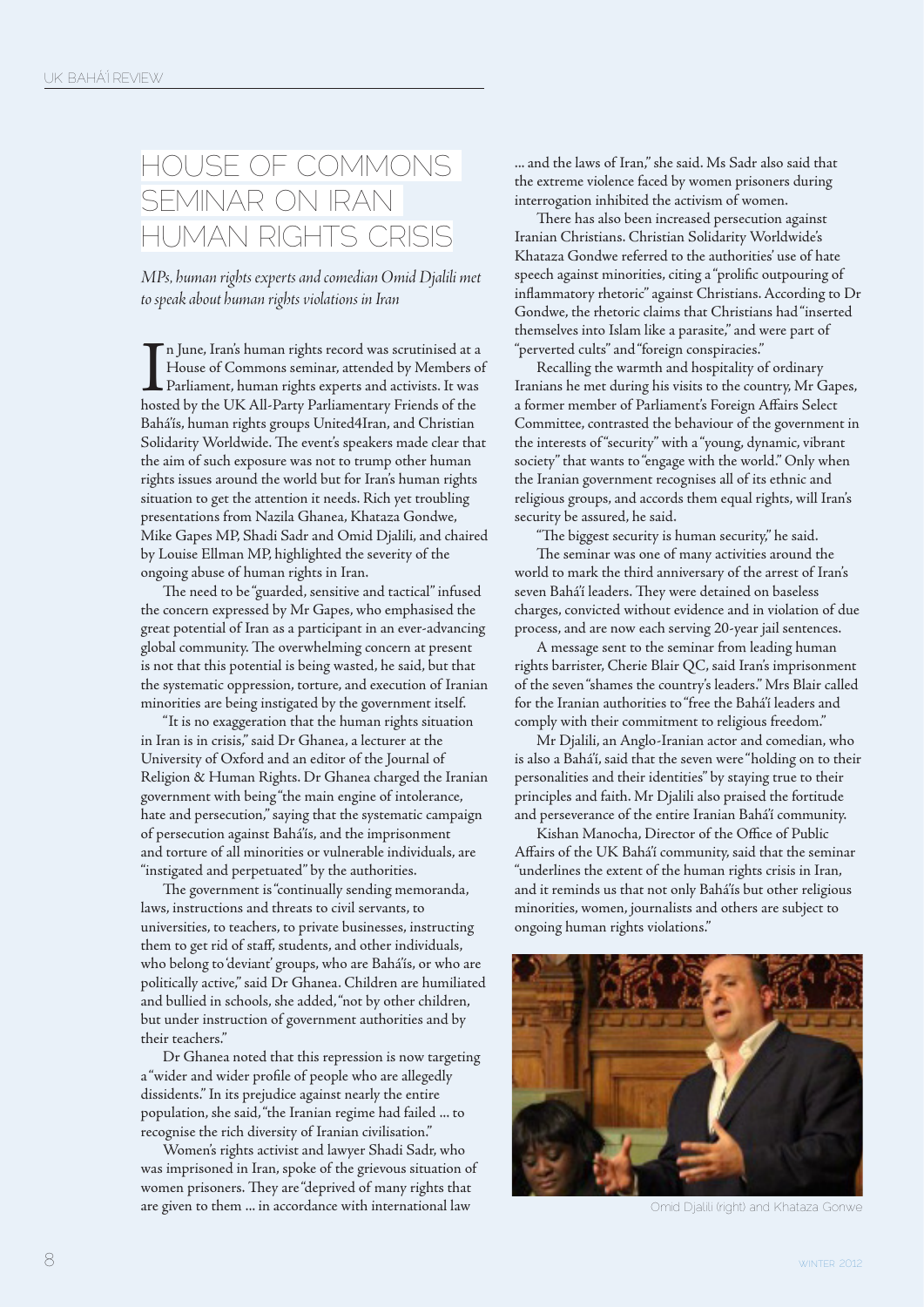#### SCOTTISH BAHÁ'ÍS INAUGURATE NEW CENTRE FOR EDINBURGH

*Kenny MacAskill MSP was the guest of honour at an opening ceremony for a new Bahá'í contribution to Scotland*

In May, the Bahá'í community of Edinburgh opened<br>a new Bahá'í Centre to the Scottish public. The<br>Georgian building, purchased in 2005, was refurbisl<br>and redecorated for its new purpose: to serve as a venue n May, the Bahá'í community of Edinburgh opened a new Bahá'í Centre to the Scottish public. The Georgian building, purchased in 2005, was refurbished for the Scottish Bahá'í community's events, and to offer Scotland a venue for devotional programmes, interfaith events, special receptions, and other community activities.

A reception to host the opening of the Edinburgh



The plaque of Edinburgh's new Bahá'í Centre

Bahá'í Centre was held on 23 May, the date that marks the inception of the Bahá'í Faith in Persia in 1844, when the Báb declared Himself as a Manifestation of God and His mission as a Forerunner to Bahá'u'lláh. Scratched on a window of one the new Centre's rooms is a date, written by one of the buildings first residents – "2nd May 1863". Today it serves as a poetic reminder of the same period that marked Bahá'u'lláh's founding of a new faith.

Kenny MacAskill MSP, Secretary for Justice in the Scottish cabinet, was guest of honour and offered congratulatory remarks to the Bahá'í community on behalf of the Scottish executive. Mr MacAskill spoke passionately about the need for religious tolerance and he praised Scottish efforts against sectarianism.

Maureen Sier, a representative of the Bahá'í community in Scotland, welcomed Mr MacAskill and the numerous interfaith and official guests. "We are a community inspired by the teachings of Bahá'u'lláh," said Mrs Sier, "and we are a community engaged in learning with others about how to contribute to the material and spiritual progress of Scottish and UK society." Representatives of the Spiritual Assembly of the Bahá'ís of Edinburgh, the governing body of the Edinburgh

Bahá'í community, also addressed the gathering. All of the speakers looked forward to the Edinburgh Bahá'í Centre becoming a venue in which to engage with communities on plans for the betterment of Scottish society.

The celebration included readings from the Bahá'í writings and musical performances by noted violinist Carolyn Sparey, a Scottish Bahá'í, and by a young harpist from the Edinburgh Bahá'í community.

Bahá'ís in Scotland hope that the new Centre will reinforce their efforts, made alongside their neighbours and friends, to reach out to all parts of Scottish society, through the community-building activities in which they are engaged, to share with them the vision of the harmonious, just, and peaceful society envisioned by Bahá'u'lláh.

The opening of the Edinburgh Bahá'í Centre comes at a moment of historical reflection for British Bahá'ís. A century ago, in 1911, and again in 1912, 'Abdu'l-Bahá visited the UK (see page 3). He visited Edinburgh between 6 January and 10 January 1913. He stayed at the home of Alexander Whyte, a prominent minister of the United Free Church of Scotland, and Elizabeth Whyte, who was probably the first native Scot to become a Bahá'í. His itinerary included addresses at the Theosophical Society and to large audiences at Freemason's Hall and Rainy Hall, where He spoke on such themes as the independent investigation of truth, the immortality of the soul, and the need for an international language.

A number of archival items, dating to 'Abdu'l-Bahá's visit, were on display during the event. A portrait of John Esslemont, an outstanding member of the early Scottish Bahá'í community, was displayed alongside belongings of Charles Dunning, the first Bahá'í to settle in the Orkey Islands. The 1948 declaration of the first Spiritual Assembly of Edinburgh, was also included.

During His stay, 'Abdu'l-Bahá saw a performance of Handel's Messiah at St Giles' Cathedral; and He visited Outlook Tower, the Edinburgh College of Art, North Canongate School and St Saviour's Kindergarten. In late 2012, the new Edinburgh Centre will host remembrances of 'Abdu'l-Bahá's visit to Scotland exactly 100 years ago.



Guests at the opening of the Edinburgh Bahá'í Centre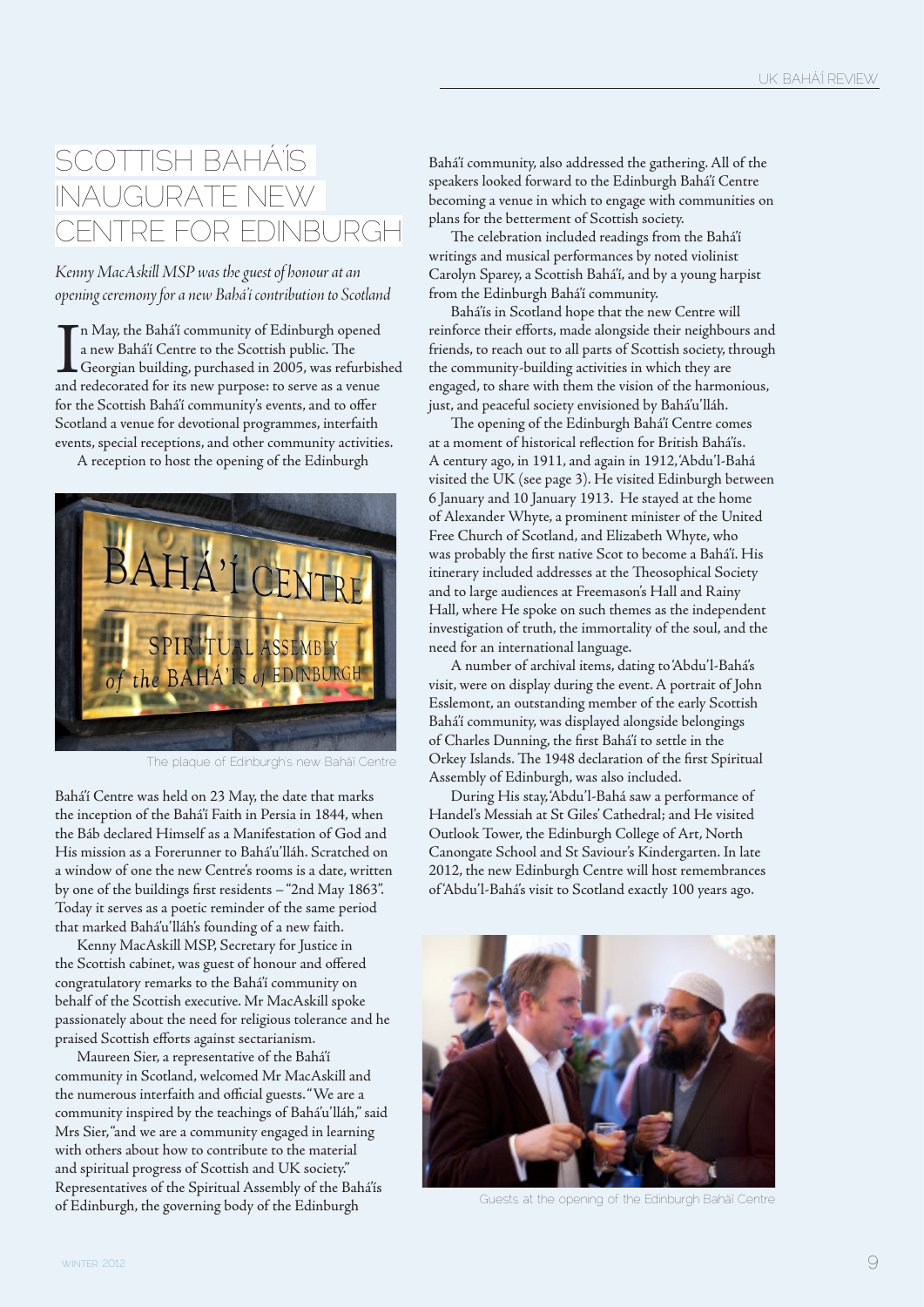#### EGYPTIAN BAHÁ'ÍS LOOK TO THE FUTURE OF THEIR COUNTRY

*An open letter from Egyptian Bahá'ís to their compatriots, published in April 2010, offers spiritual and social principles for a new Egypt. This is an extract of the full letter.*

ecent events have provided us, the Bahá'ís of Egypt, with an opportunity we have never experienced before: to communicate directly with our brothers and sisters. We rejoice in the fact that we are able to make a humble contribution and to share some perspectives, drawn from our own experience and that of Bahá'ís throughout the world, for walking the path towards lasting material and spiritual prosperity.

Egypt's rapid change demonstrates the collective desire to exercise greater control over our destiny. This freedom is unfamiliar to us. But the fact that, as a people, we have chosen to become actively involved in determining the direction of our nation is a sign that our society has reached a new stage in its development.

Events in Egypt can be seen as a response to forces that are, in fact, drawing the entire human race towards greater maturity and interdependence. One indication that humanity is advancing in this direction is that conduct which did not seem out of place in an earlier age—behaviours that resulted in conflict, corruption, and inequality—are increasingly seen as incompatible with the values that underpin a just society.

At this juncture, then, we face the weighty question of what we seek to achieve. Many social models are on offer. Are we to move towards an individualistic, fragmented society, wherein all feel liberated to pursue their own interests, even at the expense of the common good? Will we be tempted by the lures of materialism and consumerism? Will we opt for religious fanaticism? Are we prepared to allow an elite to ignore our collective aspirations and manipulate our desire for change? Or, will the process of change be allowed to lose momentum?

It might be argued that the world wants for a successful model of society worthy of emulation. Thus, if no existing model is satisfactory, we might consider a different course, and perhaps demonstrate that a new, truly progressive approach to the organisation of society is possible.

A mature society demonstrates one feature above all others: a recognition of the oneness of humanity. To develop institutions, agencies, and social structures that promote the oneness of humanity is a great challenge. Far from being an expression of vague and pious hope, this principle informs the nature of those essential relationships that must bind all the states and nations as members of one human family. Its genesis lies in the recognition that we were all created by the one Creator, and it is indefensible

for one person, tribe, or nation to claim superiority over another. Its acceptance would require an organic change in the structure of society, a change with far-reaching consequences for every aspect of our collective life. And beyond its societal implications, it calls for a profound re-examination of each of our own attitudes, values, and relationships with others—ultimately, for a transformation in the human heart. None of us are exempt from its exacting demands.

The ramifications of the oneness of humanity are so profound that many other vital principles can be derived from it. A prime example is the equality of men and women. Does anything retard progress more than the persistent exclusion of women from full participation in the affairs of the nation?

Nowhere could the equality of the sexes more helpfully be established than in education, which exists to enable men and women of every background to fulfil their innate potential to contribute to the progress of society. If it is to succeed, it must prepare students for participation in the economic life of the nation; and it must possess a robust moral dimension. Schools must impress upon their students the responsibilities of being a citizen, and inculcate values of the betterment of society and care for one's fellow human beings. Education can also protect future generations from the blight of corruption. Access to basic education must be universal, regardless of any distinctions based on gender, ethnicity, or means.

Related to education is the interaction between science and religion, twin sources of insight that humanity can draw upon to achieve progress. It is a blessing that Egyptian society, as a whole, does not assume the two must be in conflict. We possess a proud history of fostering a spirit of rational and scientific enquiry while retaining a strong religious tradition. All of us, especially our younger generation, can know that individuals may be imbued with sincere spirituality while labouring for the material progress of their nation.

Our nation is blessed by an abundance of youth. Conditions must be nurtured so that opportunities for meaningful employment multiply, talent is harnessed, and advancement is achieved on the basis of merit, not privilege. Disenchantment will grow if youth are thwarted from improving the conditions of families, communities, and neighbourhoods. The high aspirations of the young represent a trust that society cannot afford, either economically or morally, to ignore.

Pre-eminent among the principles that should propel this renewal is justice. Its far-reaching implications are at the core of the issues on which we must agree. And it is from the interplay of the two vital principles of justice and the oneness of humanity that an important truth emerges: each individual comes into the world as a trust of the whole, and the collective resources of the human race should be expended for the benefit of all, not the few.

To read the full letter, please visit: **http://www.bahaiegypt.org/2011/04/open-letter-to-people-of-egypt.html**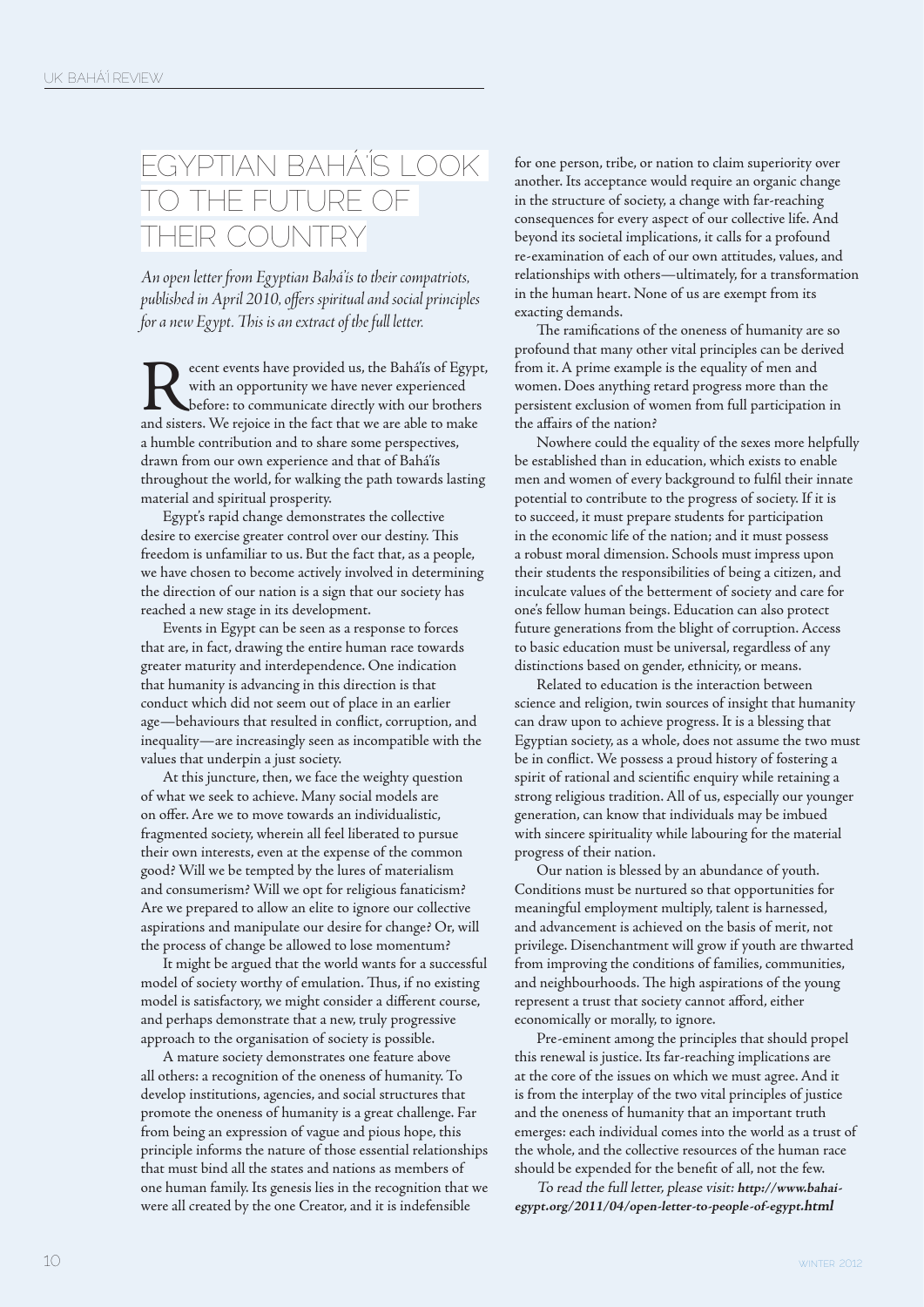#### BAHÁ'ÍS HOLD MEMORIAL FOR PAKISTANI MINISTER SHAHBAZ BHATT

*A passionate advocate for the rights of minorities, Shahbaz Bhatti (1968-2011) was a principled Pakistani minister whose death was a tragedy for his country.*



Shahbaz Bhatti was a principled defender of minorities

**On 2 March 2011 in Islamabad, Pakistan, Shahbaz**<br>Bhatti – the Pakistani Federal Minister for<br>Minority Affairs – lost his life as a result of his<br>defence of the rights of minority rights, and his criticism Bhatti – the Pakistani Federal Minister for Minority Affairs – lost his life as a result of his defence of the rights of minority rights, and his criticism of Pakistan's blasphemy laws. Mr Bhatti was a Roman Catholic and the only Christian in the Cabinet. He was an outspoken critic of Pakistan's blasphemy laws, the subject of ongoing controversy in the country, a position that prompted the Taliban to issue death threats against him from 2009 and motivated their final attack.

Mr Bhatti's death was a tragedy for Pakistan. Politicians and civil society activists the world over praised his work for religious tolerance and mourned his death. ...

At the National Bahá'í Centre in London, on 24 March, a representative of the Pakistani High Commission, joined by members of faith groups and NGOs, attended memorial prayers for Mr Bhatti.

Prayers and readings were offered by attendees from the Christian, Muslim and Bahá'í sacred writings. Mr Siyyid Kiani, Minister of Community Welfare at the Pakistani High Commission to the United Kingdom, led the eulogies and remembrances for Mr Bhatti. Wilson Chowdhry, of the British Pakistani Christian Association, David Griffiths of Christian Solidarity Worldwide, and John Bosco of the Church of England, also offered remembrances and tributes to Mr Bhatti.

Mr Kiani pledged the ongoing efforts to the Pakistani government to improve the lives of Pakistanis and to fight religious extremism. John Bosco called Mr Bhatti a "martyr" and likened him to St Paul. Mr Chowdhry called on Pakistanis to remember the common threads running between the religions, while Mr Griffiths remembered Mr Bhatti's assistance to his organisation and his devotion to the cause of minority rights in Pakistan.

Kishan Manocha, Director of the Office of Public Affairs of the UK Bahá'í community, said that the

memorial was convened to pray for the progress of Mr Bhatti's soul in the afterlife. Bahá'ís believe that when people pass away, their good works in this world aid their progress in the next world, and that the prayers of loved ones can help further the progress of individuals who have entered the spiritual realm. Dr Manocha noted that, in the Bahá'í teachings, we are encouraged to pray for those who have died. "As we pray for departed souls," he said, "they too pray for people in this physical life."

Shahbaz Bhatti was a friend to many minorities in Pakistan, including the Bahá'í community, with which he had conducted many meaningful and constructive interactions. Pakistani Bahá'ís, and their coreligionists around the world, will miss a principled individual who worked for the common good of Pakistan.

"Pakistan's loss is our loss," said Dr Manocha. Shahbaz Bhatti had often spoken of what was needed to help Pakistan overcome its struggle with extremism. The United Kingdom, he said, must set an example in the life of its own society. Embrace otherness, he said. By working for true unity in UK society, this country can help other countries realise a more positive vision for the future.

#### SEEKING FOR TRUTH CAN NEVER BE A CRIME

*Searching for truth defines what it means to be human. But many governments in the world have made changing religion or belief a crime. It is a contradiction that cannot last.*

**A** postasy and issues surrounding conversion today<br>present one of the most pressing threats to the<br>freedom of religion or belief around the world<br>- in particular, the right to change one's religion and the present one of the most pressing threats to the freedom of religion or belief around the world – in particular, the right to change one's religion and the right to teach one's beliefs. Defined as the "abandonment or renunciation of a religious belief or principle", apostasy stems from the individual conscience and decision to change religion (or belief) and it is a crime in 14 countries, including Iran, Saudi Arabia and Afghanistan. In some of these countries apostasy is punishable by death. But even where it is not a crime, it nevertheless carries a social stigma and is an impediment to the full enjoyment of human rights. In Pakistan, blasphemy is a capital offence; the Christian farmhand Asia Bibi is on death row for allegedly making derogatory remarks about the Prophet Muhammad.

Religious dogma plays a role in stirring the controversy. Some Christian circles, for instance, maintain that Christianity must retain the right to seek and receive converts – even where this may be seen as a form of cultural or spiritual aggression. In India, anti-conversion laws aimed at "protecting" the Hindu majority have been passed in recent months. These laws penalise both the